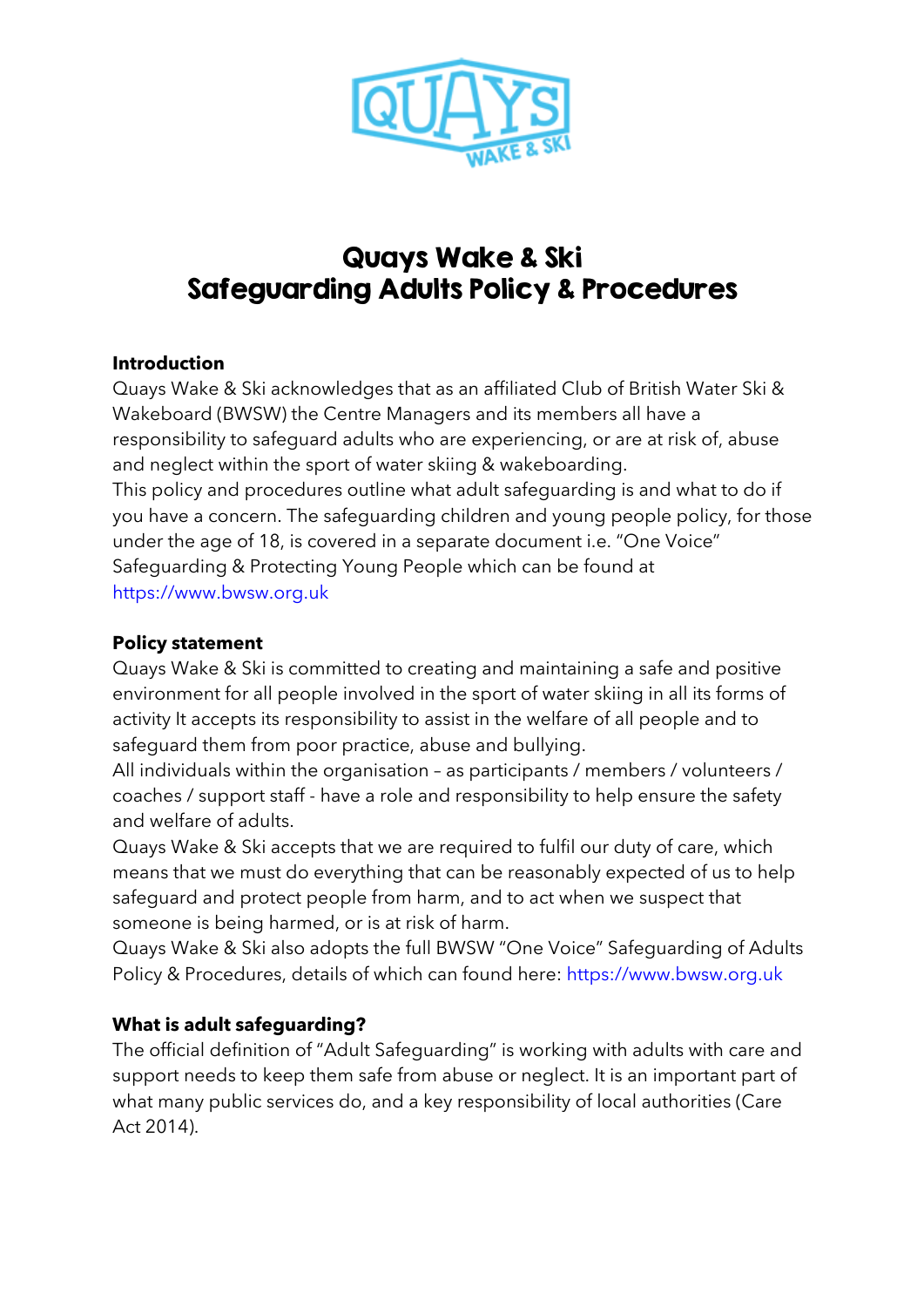

The safeguarding duties apply to an adult who:

- has needs for care and support (whether or not a local authority is meeting any of those needs).
- Is experiencing, or is at risk of, abuse or neglect.
- is unable to protect themselves from either the risk of, or the experience of, abuse or neglect, as a result of those care and support needs.

Adults who fulfil the above criteria are 'adults at risk'.

People can have a need for care and support for a variety of reasons – for example they may have a learning disability, a physical disability, a chronic health condition or have a mental health issue, and such conditions may bring with them additional vulnerabilities. However, having care and support needs does not mean that people are automatically adults at risk and are in need safeguarding.

Safeguarding adults is underpinned by:

- The Care Act 2014
- Mental Capacity Act (MCA) 2005

Types of abuse suffered by adults identified in the Care Act 2014 are:

- Physical
- Sexual
- Psychological/Emotion/Mental
- Financial and material
- Neglect and act of omission
- Discriminatory
- Organisational
- Modern Day Slavery
- Domestic Violence
- Self-Neglect including hoarding

Other types of harm that adults may experience include:

- Cyber bullying
- Forced marriage
- Female genital mutilation
- Mate Crime
- Radicalisation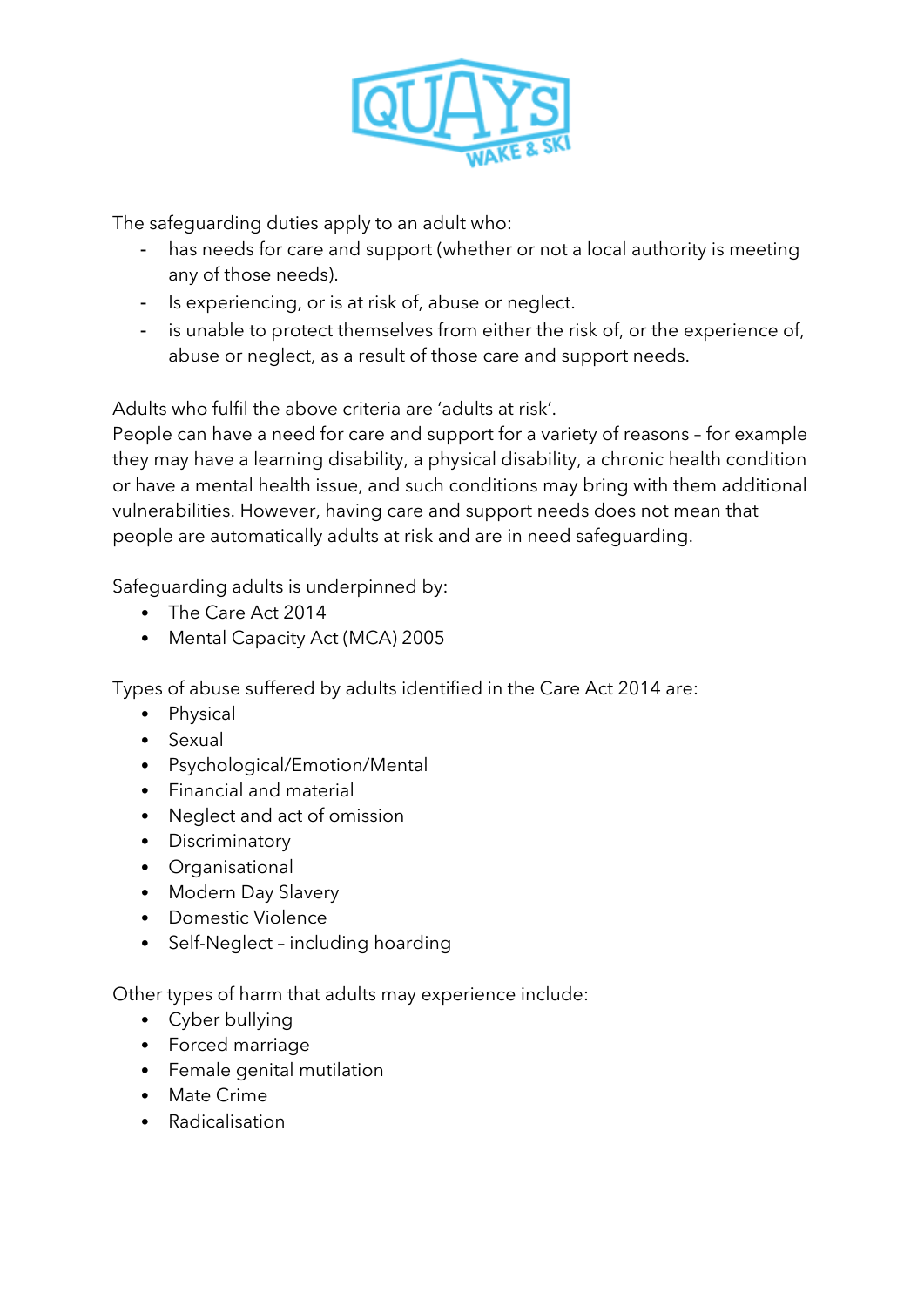

#### **Safe recruitment and safeguarding training**

Quays Wake & Ski will ensure that:

- All of our volunteers and staff have the right skills and qualities to create a safe environment
- All staff and volunteers will be subject to safe recruitment procedures
- All staff and volunteers will also be updated with any relevant safeguarding legislation, policies, procedural changes or safeguarding training required, advised or offered by BWSW.

# **Communication**

**Quays Wake & Ski** will make available its Safeguarding Adults Policy and Procedures to all staff, volunteers, members and partner organisations.

# **What to do if you have concerns about an adult member**

Water Ski Clubs or Centres and their members, staff and volunteers are not expected to be experts in the recognition of a safeguarding concern. However, all adults working, volunteering and participating do have a duty of care to be vigilant and respond appropriately to suspicions of poor practice, abuse or bullying. They should also respond to any indication of abuse that may be occurring outside of the Club or Centre setting.

This does not mean that it is your responsibility to decide if a situation is poor practice, abuse or bullying, but it is your responsibility to report your concerns to your appointed Club Welfare Officer (CWO) or in the absence of the CWO, to BWSW Lead Safeguarding Officer.

If you cannot contact someone within the Club or Centre, or feel that your concerns are not being dealt with properly you can contact your:

- BWSW Lead Safeguarding Officer Tele: 01932 560007 OR Email safeguarding@bwsf.co.uk
- Local Authority Safeguarding Adults Team (LASAT)
- Ann Craft Trust (ACT), the national safeguarding adults organisation at Email: www.anncrafttrust.org